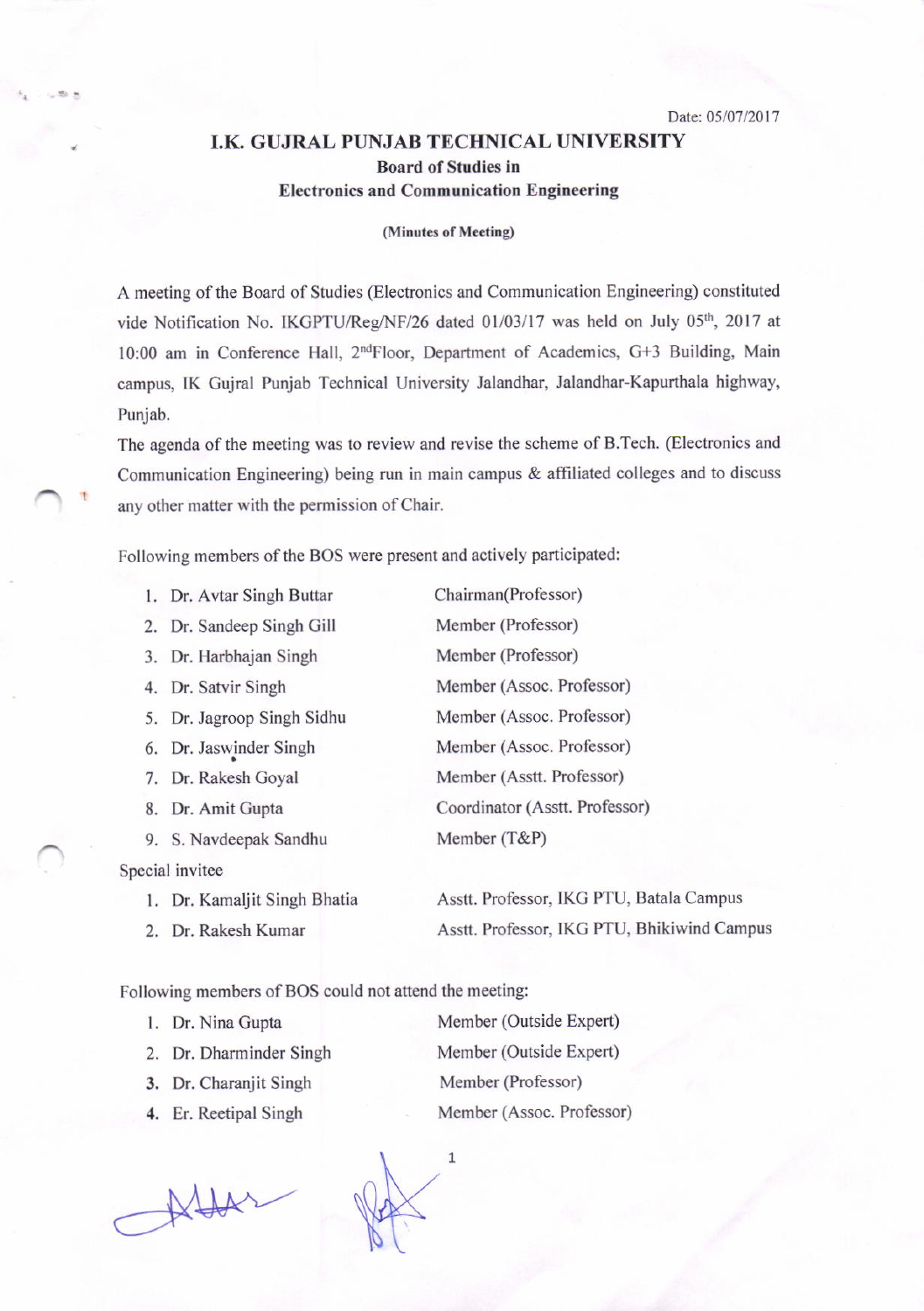5. Dr. A K Chaterjee

Member (Outside Expert) Member (Asstt. Professor)

6. Dr. Dalveer Kaur

The Board has taken the following decisions:

- 1. All the members of BOS are agreed to adopt credit based system and it has been recommended to keep up total credit I80 approximately as per AICTE/ UGC guidelines.
- 2. It has been strongly recommended that the study scheme and syllabus of UC programs to be offered at IKGPTU Main Campus and its affiliated colleges/ institutions (except autonomous colleges/institutions as per UGC) should cover complete GATE/UPSC syllabus.
- 3. It had been observed that most of the Engineering streams have their individual subjects in first year of B. Tech. But Electrical, Electronics and Instrumentation Engineering have been given combined single subject. So, it is recommended that individual subject of Basics of Electronics Engineering should be introduced in place of Basics of Electrical and Electronics Engineering.
- 4. In 3<sup>rd</sup> Semester syllabus, Mathematics-III subject has to be re-designed according to applications of Electronics & Communication Engineering.
- 5. It has been decided that one project has also to be submitted by the student in each lab.
- 6. Further, it has been unanimously suggested by all the members of BOS that from the point of view of more employability of students, it is recommended to introduce non credit subject employability enhancement classes for students under the supervision of respective Mentors from 3<sup>rd</sup> Semester onwards.
- It has been strongly recommended to introduce a Mathematical computation/ simulation like MATLAB/ Sci LAB/OCTAVE or any other equivalently designed software based practical subject in first year of B.Tech. which will be helpful for all engineering streams. 7.
- It had been recommended that Industrial training should be done in vacations after  $4<sup>th</sup>$ and 6<sup>th</sup> semester instead of whole semester of final year and the skill development programs or enhancing skill in core area may be introduced in the scheme. 8.
- It is also decided that Geneml Fitness subject should be non credit subject in the scheme. 9.
- Department of Electronics & Communication Engineering, IKGPTU Main Campus shall propose a study scheme and detailed syllabus/ contents of various subjects for t0.

Alta in

 $\overline{2}$